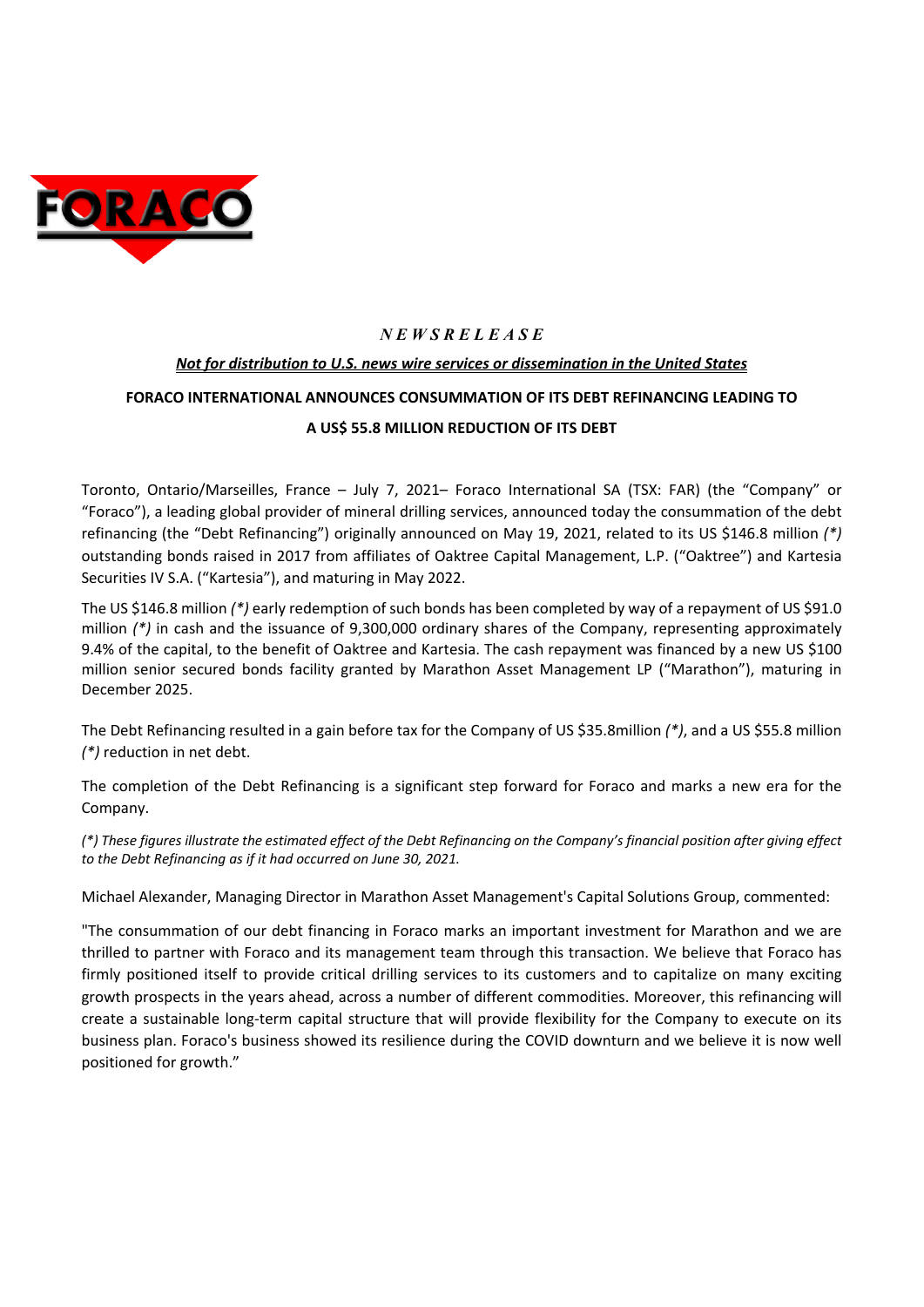Foraco Co‐CEO Daniel Simoncini commented:

"Coupled with the current favourable market conditions, our improved capital structure gives us ample capacity to pursue accretive growth strategies and continue building upon the high‐quality service offer which we have constantly improved over the past decades. We are particularly proud to have delivered value to ourshareholders through this transaction and we renew our grateful thanks to our dedicated Foraco teams."

Foraco Co‐CEO and CFO Jean‐Pierre Charmensat added:

"The consummation of the early redemption of its outstanding bonds is a significant step forward for Foraco. The transaction is accretive for the Company'sshareholders. It isthe culmination of meticulous and focused hard work over the past few years to reshape and de‐risk the Company's balance sheet and enhance equity value. As previously mentioned, the Company's debt profile will be significantly improved, financial constraints will be eased, and debt maturities will be extended through the end of 2025."

#### **About Marathon Asset Management LP**

Marathon Asset Management LP is a global credit manager with \$22 billion in assets under management. The firm wasformed in 1998 by Chairman & CEO Bruce Richards and CIO Louis Hanover and now has 160 employees across offices in New York City, London and Tokyo. Marathon's core competency is opportunistic investing in the global corporate, emerging market and structured credit markets. Its Capital Solutions platform specializes in designing bespoke private credit transactions to companies in transition and seeks to invest \$50 million to \$500 million per transaction. Marathon provides partnership capital to sponsors and management teams primarily in the form of senior secured unitranche loans, junior lien debt, mezzanine debt, convertible bonds and preferred equity. For additional information, please visit www.marathonfund.com.

#### **About Foraco**

Foraco International SA (TSX:FAR) is a global leading drilling services company that provides turnkey solutions for mining, energy, water and infrastructure projects. Supported by its founding values of integrity, innovation and involvement, Foraco has grown into the 3rd largest global drilling enterprise with operationsin 22 countries across five continents. For more information about Foraco, visit www.foraco.com.

## **Advisory**

## *Basis of Presentation*

"Net debt" does not have a standardized meaning as prescribed by International Financial Reporting Standards ("IFRS"), and therefore is considered a non‐IFRS measure. "Net debt" corresponds to (i) the current and non‐ current portion of borrowings excluding (ii) operating leases, net of (iii) cash and cash equivalents. Current and non‐current portion of borrowings, borrowings under operating leases and cash and cash equivalents are IFRS measures and are reported as such in the annual financial statements of the Company.

All financial figures and information have been prepared in United States dollars (which includes references to "dollars" and "\$"), except where another currency has been indicated, and in accordance with IFRS as issued by the International Accounting Standards Board.

#### *Caution concerning forward‐looking statements*

This news release contains certain statements or disclosures relating to Foraco that are based on the expectations *of its management as well as assumptions made by and information currently available to Foraco which may*